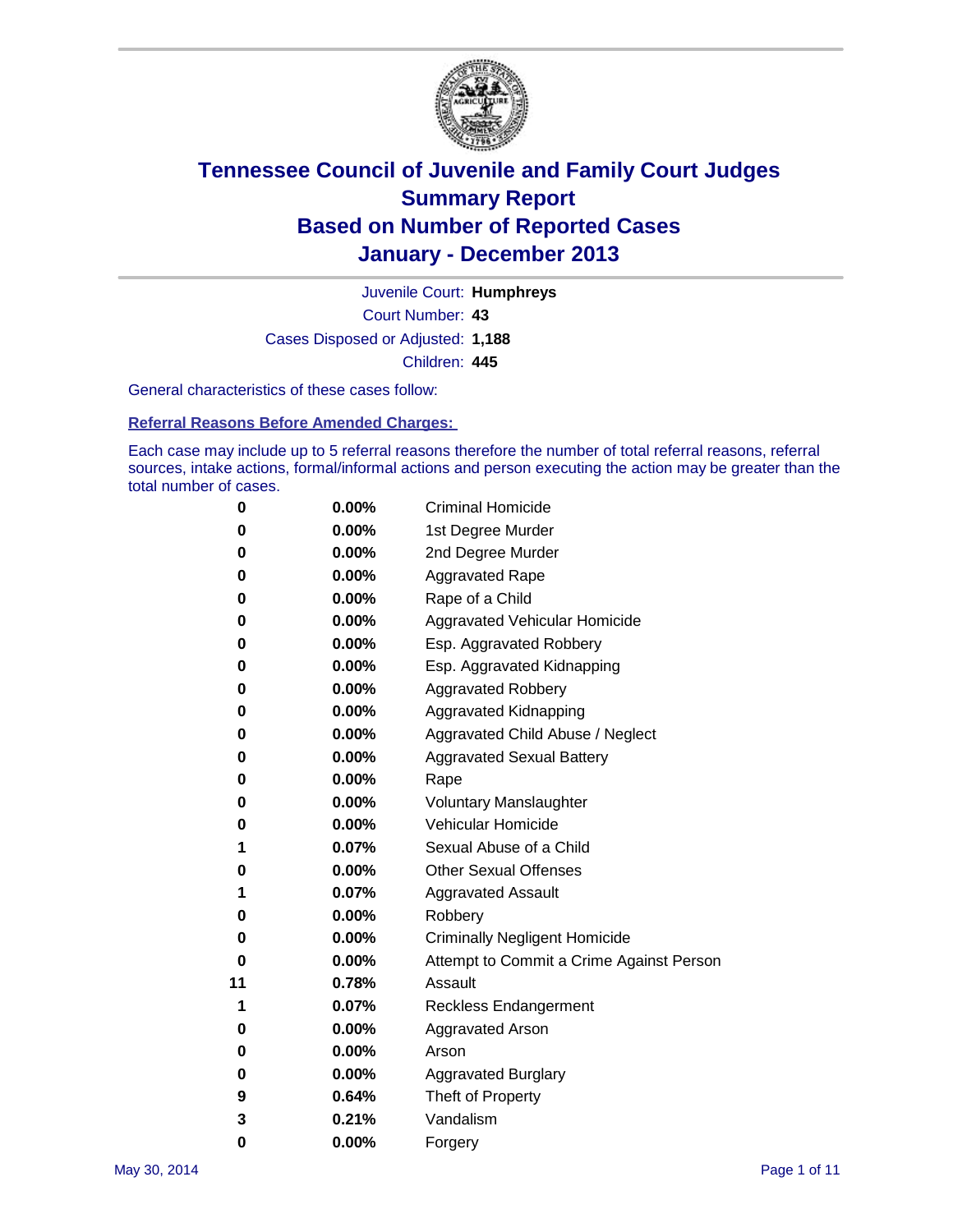

Court Number: **43** Juvenile Court: **Humphreys** Cases Disposed or Adjusted: **1,188** Children: **445**

#### **Referral Reasons Before Amended Charges:**

Each case may include up to 5 referral reasons therefore the number of total referral reasons, referral sources, intake actions, formal/informal actions and person executing the action may be greater than the total number of cases.

| 0  | 0.00% | <b>Worthless Checks</b>                                     |
|----|-------|-------------------------------------------------------------|
| 0  | 0.00% | Illegal Possession / Fraudulent Use of Credit / Debit Cards |
| 1  | 0.07% | <b>Burglary</b>                                             |
| 0  | 0.00% | Unauthorized Use of a Vehicle                               |
| 0  | 0.00% | <b>Cruelty to Animals</b>                                   |
| 0  | 0.00% | Sale of Controlled Substances                               |
| 5  | 0.35% | <b>Other Drug Offenses</b>                                  |
| 0  | 0.00% | Possession of Controlled Substances                         |
| 0  | 0.00% | <b>Criminal Attempt</b>                                     |
| 2  | 0.14% | Carrying Weapons on School Property                         |
| 0  | 0.00% | Unlawful Carrying / Possession of a Weapon                  |
| 1  | 0.07% | <b>Evading Arrest</b>                                       |
| 0  | 0.00% | Escape                                                      |
| 0  | 0.00% | Driving Under Influence (DUI)                               |
| 10 | 0.71% | Possession / Consumption of Alcohol                         |
| 0  | 0.00% | Resisting Stop, Frisk, Halt, Arrest or Search               |
| 0  | 0.00% | <b>Aggravated Criminal Trespass</b>                         |
| 4  | 0.28% | Harassment                                                  |
| 0  | 0.00% | Failure to Appear                                           |
| 0  | 0.00% | Filing a False Police Report                                |
| 1  | 0.07% | Criminal Impersonation                                      |
| 0  | 0.00% | <b>Disorderly Conduct</b>                                   |
| 0  | 0.00% | <b>Criminal Trespass</b>                                    |
| 0  | 0.00% | <b>Public Intoxication</b>                                  |
| 0  | 0.00% | Gambling                                                    |
| 77 | 5.45% | Traffic                                                     |
| 1  | 0.07% | Local Ordinances                                            |
| 3  | 0.21% | Violation of Wildlife Regulations                           |
| 6  | 0.42% | Contempt of Court                                           |
| 25 | 1.77% | Violation of Probation                                      |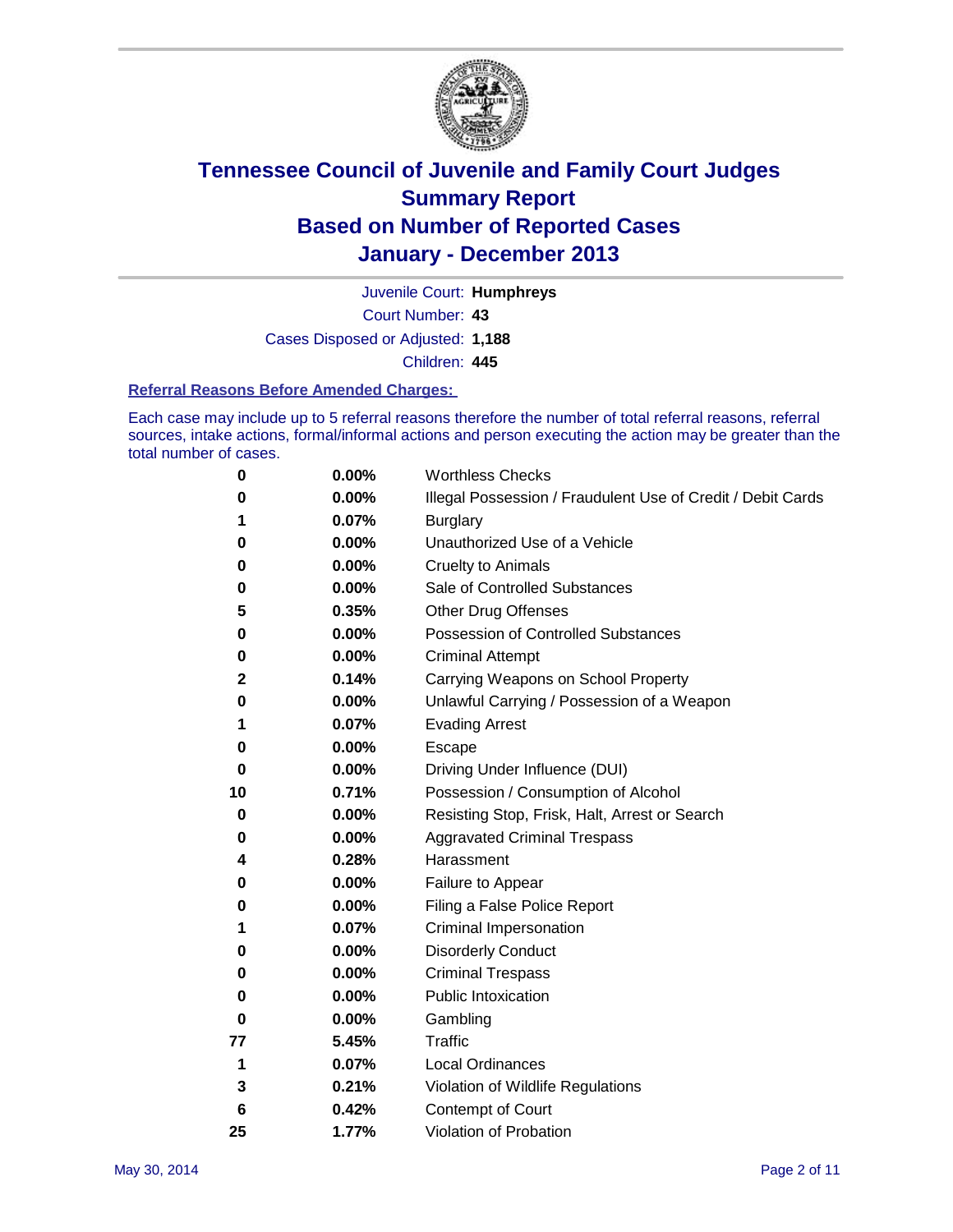

Court Number: **43** Juvenile Court: **Humphreys** Cases Disposed or Adjusted: **1,188** Children: **445**

#### **Referral Reasons Before Amended Charges:**

Each case may include up to 5 referral reasons therefore the number of total referral reasons, referral sources, intake actions, formal/informal actions and person executing the action may be greater than the total number of cases.

| 1,412        | 100.00% | <b>Total Referrals</b>                 |
|--------------|---------|----------------------------------------|
| 7            | 0.50%   | Other                                  |
| 0            | 0.00%   | <b>Consent to Marry</b>                |
| 0            | 0.00%   | <b>Request for Medical Treatment</b>   |
| 239          | 16.93%  | Child Support                          |
| $\mathbf{2}$ | 0.14%   | Paternity / Legitimation               |
| $\mathbf{2}$ | 0.14%   | Visitation                             |
| 23           | 1.63%   | Custody                                |
| 0            | 0.00%   | <b>Foster Care Review</b>              |
| 0            | 0.00%   | <b>Administrative Review</b>           |
| 886          | 62.75%  | <b>Judicial Review</b>                 |
| $\bf{0}$     | 0.00%   | Violation of Informal Adjustment       |
| 0            | 0.00%   | <b>Violation of Pretrial Diversion</b> |
| 7            | 0.50%   | <b>Termination of Parental Rights</b>  |
| 65           | 4.60%   | Dependency / Neglect                   |
| 0            | 0.00%   | <b>Physically Abused Child</b>         |
| 0            | 0.00%   | Sexually Abused Child                  |
| 0            | 0.00%   | Violation of Curfew                    |
|              | 0.07%   | Violation of a Valid Court Order       |
| $\bf{0}$     | 0.00%   | Possession of Tobacco Products         |
| 0            | 0.00%   | Out-of-State Runaway                   |
|              | 0.07%   | In-State Runaway                       |
| 11           | 0.78%   | <b>Unruly Behavior</b><br>Truancy      |
| 6            | 0.42%   |                                        |
| 0            | 0.00%   | Violation of Aftercare                 |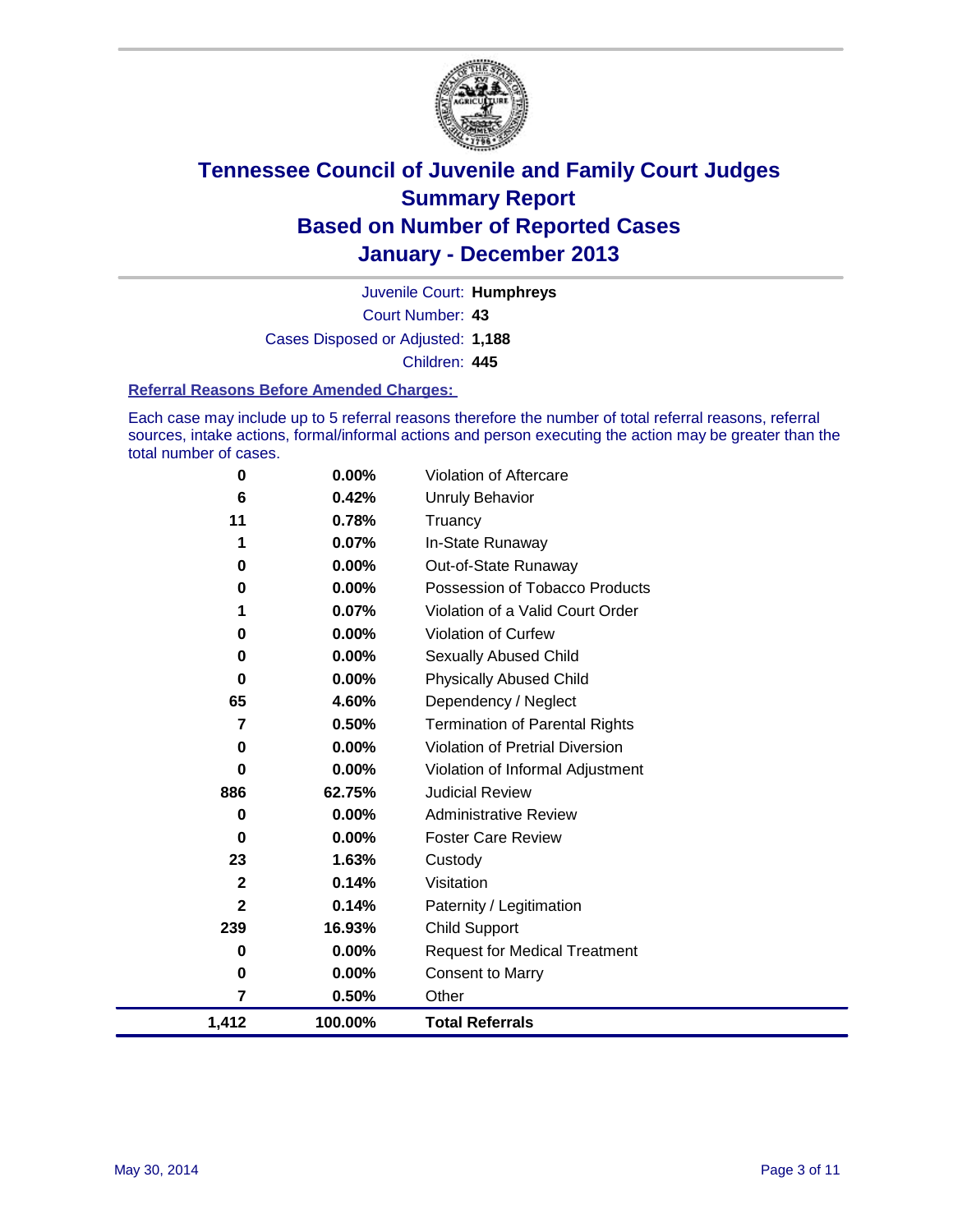

| Juvenile Court: Humphreys  |                                   |                                   |  |  |  |
|----------------------------|-----------------------------------|-----------------------------------|--|--|--|
| Court Number: 43           |                                   |                                   |  |  |  |
|                            | Cases Disposed or Adjusted: 1,188 |                                   |  |  |  |
|                            |                                   | Children: 445                     |  |  |  |
| <b>Referral Sources: 1</b> |                                   |                                   |  |  |  |
| 138                        | 9.77%                             | Law Enforcement                   |  |  |  |
| $12 \,$                    | 0.85%                             | Parents                           |  |  |  |
| 9                          | 0.64%                             | <b>Relatives</b>                  |  |  |  |
| 0                          | 0.00%                             | Self                              |  |  |  |
| 16                         | 1.13%                             | School                            |  |  |  |
| 1                          | 0.07%                             | <b>CSA</b>                        |  |  |  |
| 79                         | 5.59%                             | <b>DCS</b>                        |  |  |  |
| 0                          | 0.00%                             | <b>Other State Department</b>     |  |  |  |
| 250                        | 17.71%                            | <b>District Attorney's Office</b> |  |  |  |
| 906                        | 64.16%                            | <b>Court Staff</b>                |  |  |  |
| 0                          | 0.00%                             | Social Agency                     |  |  |  |
| 0                          | 0.00%                             | <b>Other Court</b>                |  |  |  |
| 1                          | $0.07\%$                          | Victim                            |  |  |  |
| 0                          | 0.00%                             | Child & Parent                    |  |  |  |
| 0                          | 0.00%                             | Hospital                          |  |  |  |
| 0                          | 0.00%                             | Unknown                           |  |  |  |
| 0                          | 0.00%                             | Other                             |  |  |  |

#### **Age of Child at Referral: 2**

|     |        | <b>Unknown</b>     |
|-----|--------|--------------------|
| 12  | 2.70%  | Ages 19 and Over   |
| 59  | 13.26% | Ages 17 through 18 |
| 75  | 16.85% | Ages 15 through 16 |
| 45  | 10.11% | Ages 13 through 14 |
| 39  | 8.76%  | Ages 11 through 12 |
| 215 | 48.31% | Ages 10 and Under  |
|     |        | 0.00%<br>0         |

<sup>1</sup> If different than number of Referral Reasons (1412), verify accuracy of your court's data.

<sup>2</sup> One child could be counted in multiple categories, verify accuracy of your court's data

**1,412 100.00% Total Referral Sources**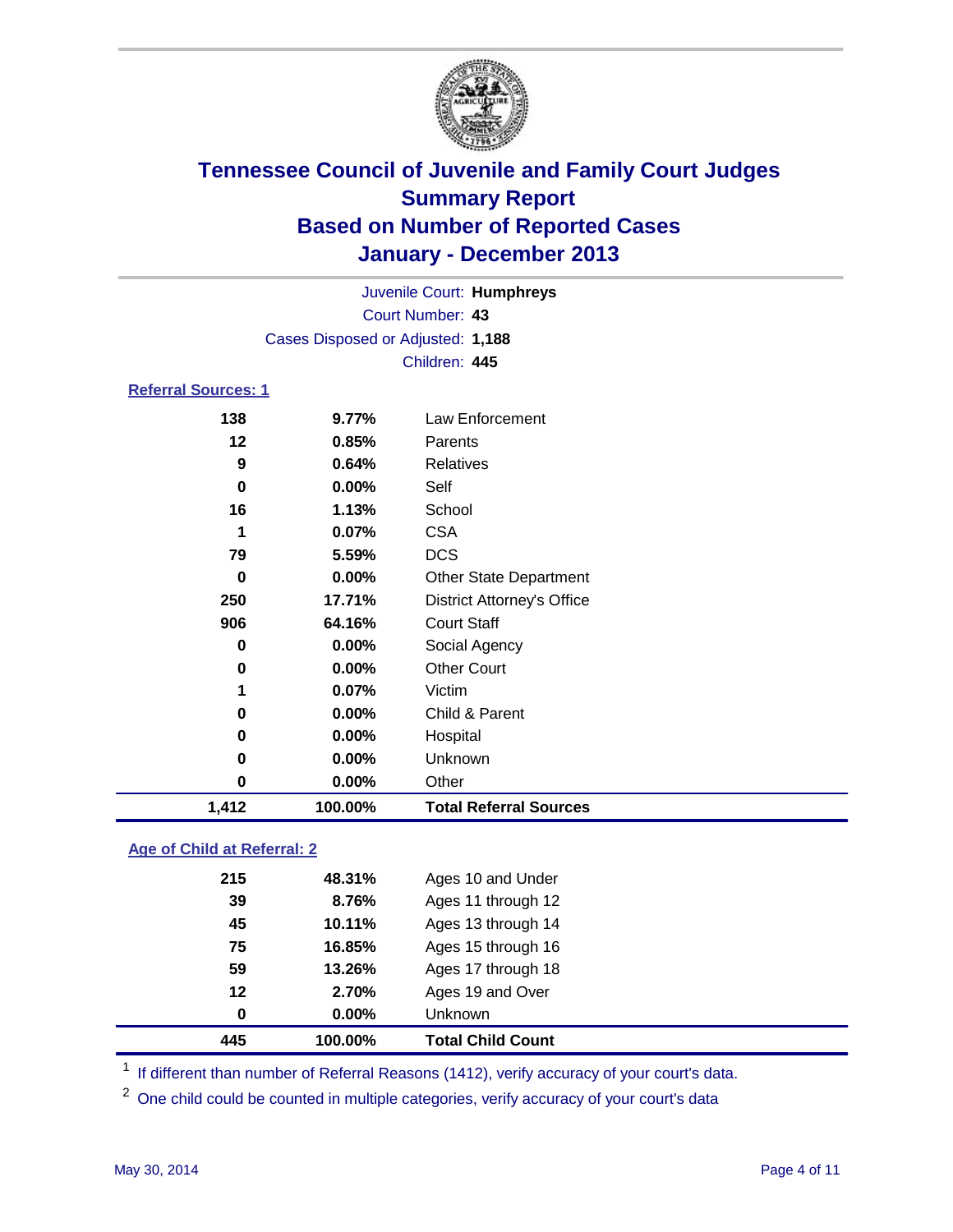

| Juvenile Court: Humphreys               |                                   |                          |  |  |
|-----------------------------------------|-----------------------------------|--------------------------|--|--|
|                                         | Court Number: 43                  |                          |  |  |
|                                         | Cases Disposed or Adjusted: 1,188 |                          |  |  |
|                                         |                                   | Children: 445            |  |  |
| Sex of Child: 1                         |                                   |                          |  |  |
| 257                                     | 57.75%                            | Male                     |  |  |
| 184                                     | 41.35%                            | Female                   |  |  |
| 4                                       | 0.90%                             | Unknown                  |  |  |
| 445                                     | 100.00%                           | <b>Total Child Count</b> |  |  |
| Race of Child: 1                        |                                   |                          |  |  |
| 396                                     | 88.99%                            | White                    |  |  |
| 15                                      | 3.37%                             | African American         |  |  |
| 4                                       | 0.90%                             | Native American          |  |  |
| 0                                       | 0.00%                             | Asian                    |  |  |
| 22                                      | 4.94%                             | Mixed                    |  |  |
| 8                                       | 1.80%                             | Unknown                  |  |  |
| 445                                     | 100.00%                           | <b>Total Child Count</b> |  |  |
| <b>Hispanic Origin: 1</b>               |                                   |                          |  |  |
| 15                                      | 3.37%                             | Yes                      |  |  |
| 421                                     | 94.61%                            | <b>No</b>                |  |  |
| 9                                       | 2.02%                             | Unknown                  |  |  |
| 445                                     | 100.00%                           | <b>Total Child Count</b> |  |  |
| <b>School Enrollment of Children: 1</b> |                                   |                          |  |  |
| 316                                     | 71.01%                            | Yes                      |  |  |
| 119                                     | 26.74%                            | <b>No</b>                |  |  |
| 10                                      | 2.25%                             | Unknown                  |  |  |
| 445                                     | 100.00%                           | <b>Total Child Count</b> |  |  |

One child could be counted in multiple categories, verify accuracy of your court's data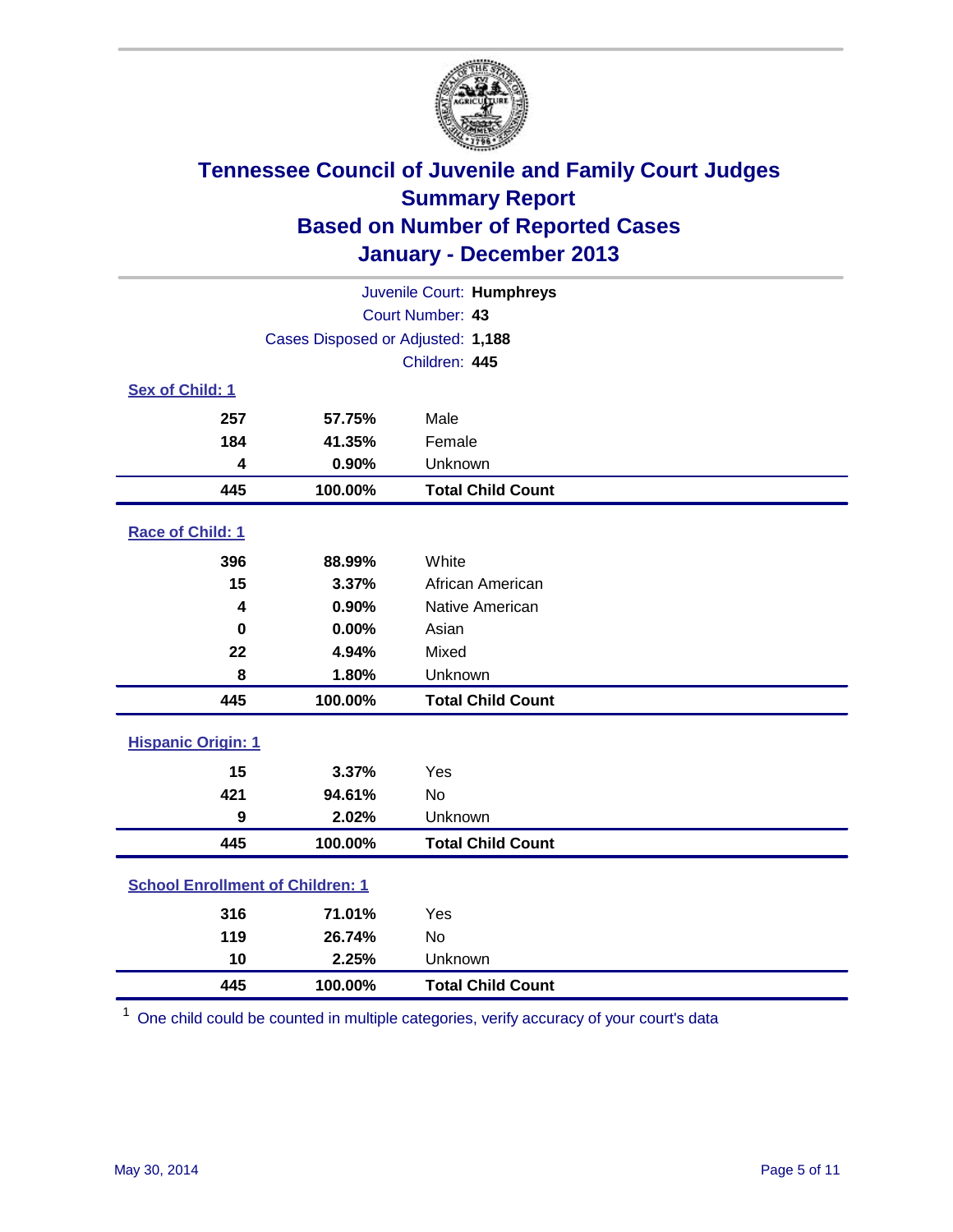

Court Number: **43** Juvenile Court: **Humphreys** Cases Disposed or Adjusted: **1,188** Children: **445**

### **Living Arrangement of Child at Time of Referral: 1**

| 445          | 100.00%  | <b>Total Child Count</b>     |
|--------------|----------|------------------------------|
| 9            | 2.02%    | Other                        |
| 136          | 30.56%   | Unknown                      |
| 12           | 2.70%    | Independent                  |
| 0            | $0.00\%$ | In an Institution            |
| 1            | 0.22%    | In a Residential Center      |
| 0            | 0.00%    | In a Group Home              |
| 33           | 7.42%    | With Foster Family           |
| $\mathbf{2}$ | 0.45%    | <b>With Adoptive Parents</b> |
| 69           | 15.51%   | <b>With Relatives</b>        |
| 34           | 7.64%    | With Father                  |
| 85           | 19.10%   | With Mother                  |
| 11           | 2.47%    | With Mother and Stepfather   |
| 5            | 1.12%    | With Father and Stepmother   |
| 48           | 10.79%   | With Both Biological Parents |
|              |          |                              |

#### **Type of Detention: 2**

| 1,188 | 100.00%  | <b>Total Detention Count</b> |  |
|-------|----------|------------------------------|--|
| 0     | 0.00%    | Other                        |  |
| 1,180 | 99.33%   | Does Not Apply               |  |
| 0     | $0.00\%$ | <b>Unknown</b>               |  |
| 0     | $0.00\%$ | <b>Psychiatric Hospital</b>  |  |
| 0     | 0.00%    | Jail - No Separation         |  |
| 0     | 0.00%    | Jail - Partial Separation    |  |
| 0     | 0.00%    | Jail - Complete Separation   |  |
| 8     | 0.67%    | Juvenile Detention Facility  |  |
| 0     | 0.00%    | Non-Secure Placement         |  |
|       |          |                              |  |

<sup>1</sup> One child could be counted in multiple categories, verify accuracy of your court's data

<sup>2</sup> If different than number of Cases (1188) verify accuracy of your court's data.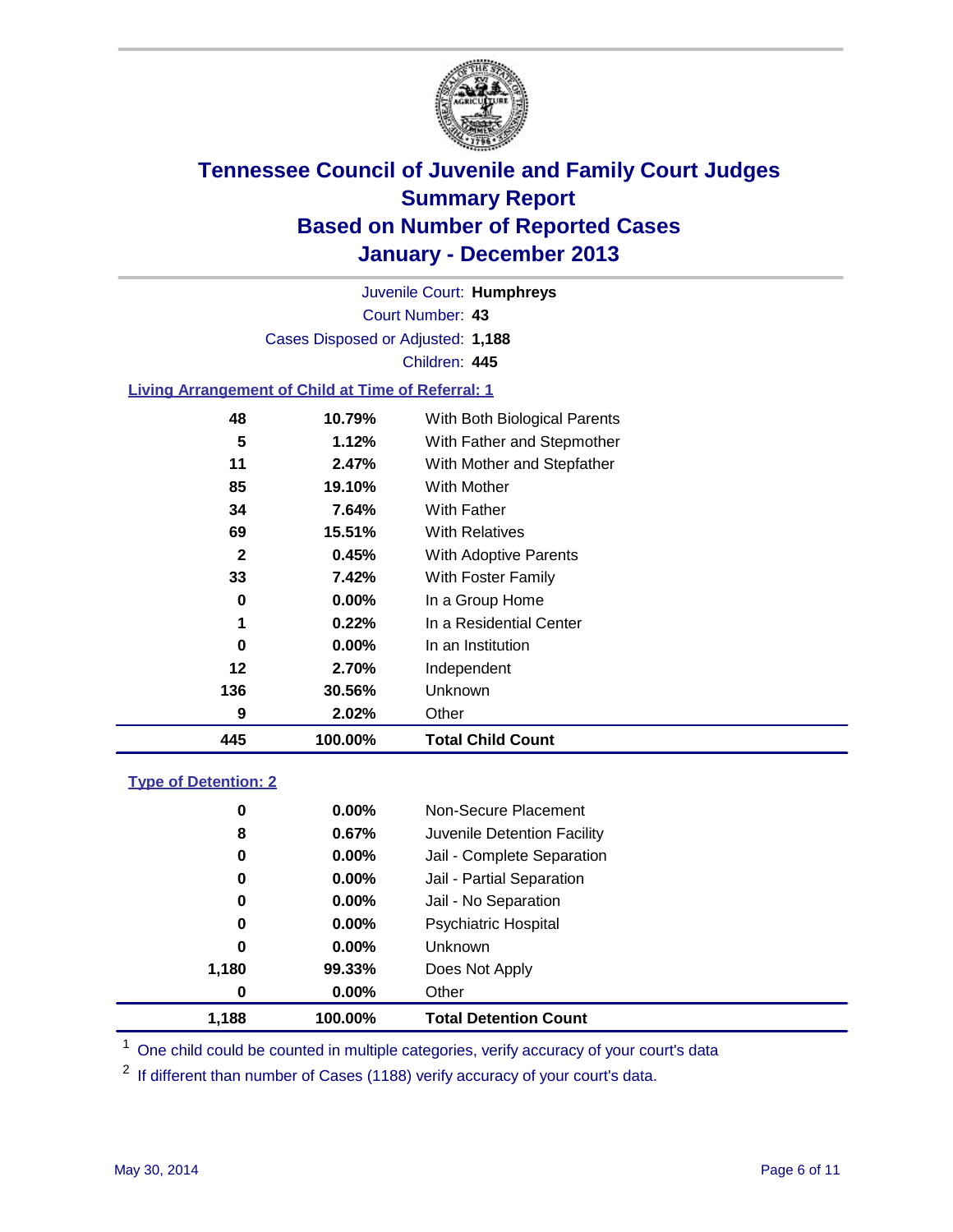

|                                                    | Juvenile Court: Humphreys         |                                      |  |  |  |  |
|----------------------------------------------------|-----------------------------------|--------------------------------------|--|--|--|--|
|                                                    | Court Number: 43                  |                                      |  |  |  |  |
|                                                    | Cases Disposed or Adjusted: 1,188 |                                      |  |  |  |  |
|                                                    | Children: 445                     |                                      |  |  |  |  |
| <b>Placement After Secure Detention Hearing: 1</b> |                                   |                                      |  |  |  |  |
| 5                                                  | 0.42%                             | Returned to Prior Living Arrangement |  |  |  |  |
| 1                                                  | 0.08%                             | Juvenile Detention Facility          |  |  |  |  |
| 0                                                  | 0.00%                             | Jail                                 |  |  |  |  |
| 1                                                  | 0.08%                             | Shelter / Group Home                 |  |  |  |  |
| $\mathbf{2}$                                       | 0.17%                             | <b>Foster Family Home</b>            |  |  |  |  |
| 0                                                  | 0.00%                             | <b>Psychiatric Hospital</b>          |  |  |  |  |
| 0                                                  | 0.00%                             | Unknown                              |  |  |  |  |
| 1,178                                              | 99.16%                            | Does Not Apply                       |  |  |  |  |
| 1                                                  | 0.08%                             | Other                                |  |  |  |  |
| 1,188                                              | 100.00%                           | <b>Total Placement Count</b>         |  |  |  |  |
|                                                    |                                   |                                      |  |  |  |  |
| <b>Intake Actions: 2</b>                           |                                   |                                      |  |  |  |  |
| 453                                                | 32.08%                            | <b>Petition Filed</b>                |  |  |  |  |
| 72                                                 | 5.10%                             | <b>Motion Filed</b>                  |  |  |  |  |
| 76                                                 | 5.38%                             | <b>Citation Processed</b>            |  |  |  |  |
| 0                                                  | 0.00%                             | Notification of Paternity Processed  |  |  |  |  |
| 811                                                | 57.44%                            | Scheduling of Judicial Review        |  |  |  |  |
| 0                                                  | 0.00%                             | Scheduling of Administrative Review  |  |  |  |  |
| 0                                                  | 0.00%                             | Scheduling of Foster Care Review     |  |  |  |  |
| 0                                                  | 0.00%                             | Unknown                              |  |  |  |  |
| 0                                                  | 0.00%                             | Does Not Apply                       |  |  |  |  |
| 0                                                  | 0.00%                             | Other                                |  |  |  |  |
| 1,412                                              | 100.00%                           | <b>Total Intake Count</b>            |  |  |  |  |

<sup>1</sup> If different than number of Cases (1188) verify accuracy of your court's data.

 $2$  If different than number of Referral Reasons (1412), verify accuracy of your court's data.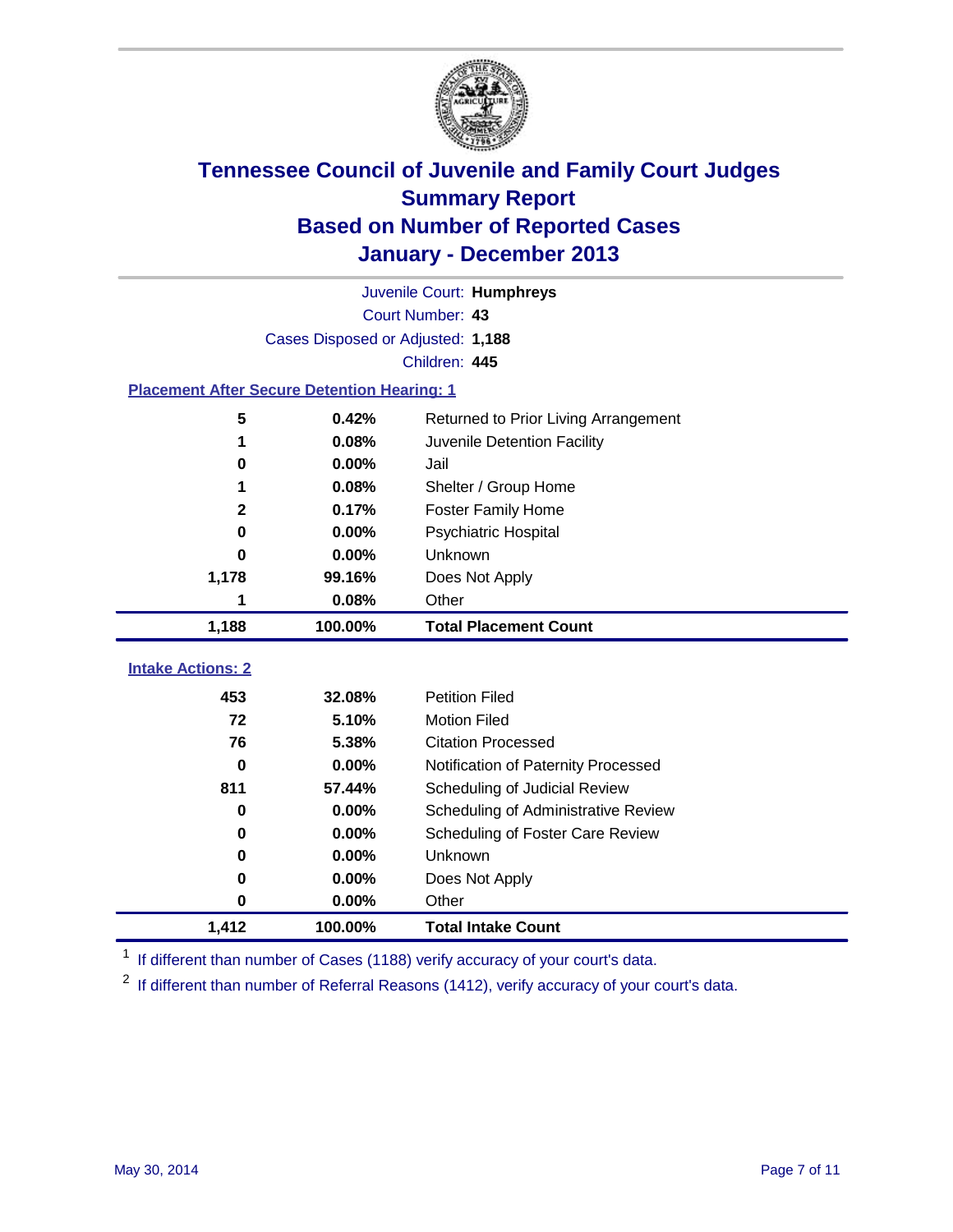

Court Number: **43** Juvenile Court: **Humphreys** Cases Disposed or Adjusted: **1,188** Children: **445**

#### **Last Grade Completed by Child: 1**

| 105             | 23.60%  | Too Young for School         |
|-----------------|---------|------------------------------|
| 24              | 5.39%   | Preschool                    |
| 9               | 2.02%   | Kindergarten                 |
| 7               | 1.57%   | 1st Grade                    |
| $6\phantom{1}6$ | 1.35%   | 2nd Grade                    |
| 11              | 2.47%   | 3rd Grade                    |
| 11              | 2.47%   | 4th Grade                    |
| 18              | 4.04%   | 5th Grade                    |
| 6               | 1.35%   | 6th Grade                    |
| 15              | 3.37%   | 7th Grade                    |
| 17              | 3.82%   | 8th Grade                    |
| 25              | 5.62%   | 9th Grade                    |
| 26              | 5.84%   | 10th Grade                   |
| 13              | 2.92%   | 11th Grade                   |
| 0               | 0.00%   | 12th Grade                   |
| 0               | 0.00%   | Non-Graded Special Ed        |
| 3               | 0.67%   | <b>GED</b>                   |
| 7               | 1.57%   | Graduated                    |
| $\bf{0}$        | 0.00%   | <b>Never Attended School</b> |
| 141             | 31.69%  | Unknown                      |
| 1               | 0.22%   | Other                        |
| 445             | 100.00% | <b>Total Child Count</b>     |

### **Enrolled in Special Education: 1**

| 445 | 100.00% | <b>Total Child Count</b> |
|-----|---------|--------------------------|
| 154 | 34.61%  | <b>Unknown</b>           |
| 258 | 57.98%  | No                       |
| 33  | 7.42%   | Yes                      |
|     |         |                          |

One child could be counted in multiple categories, verify accuracy of your court's data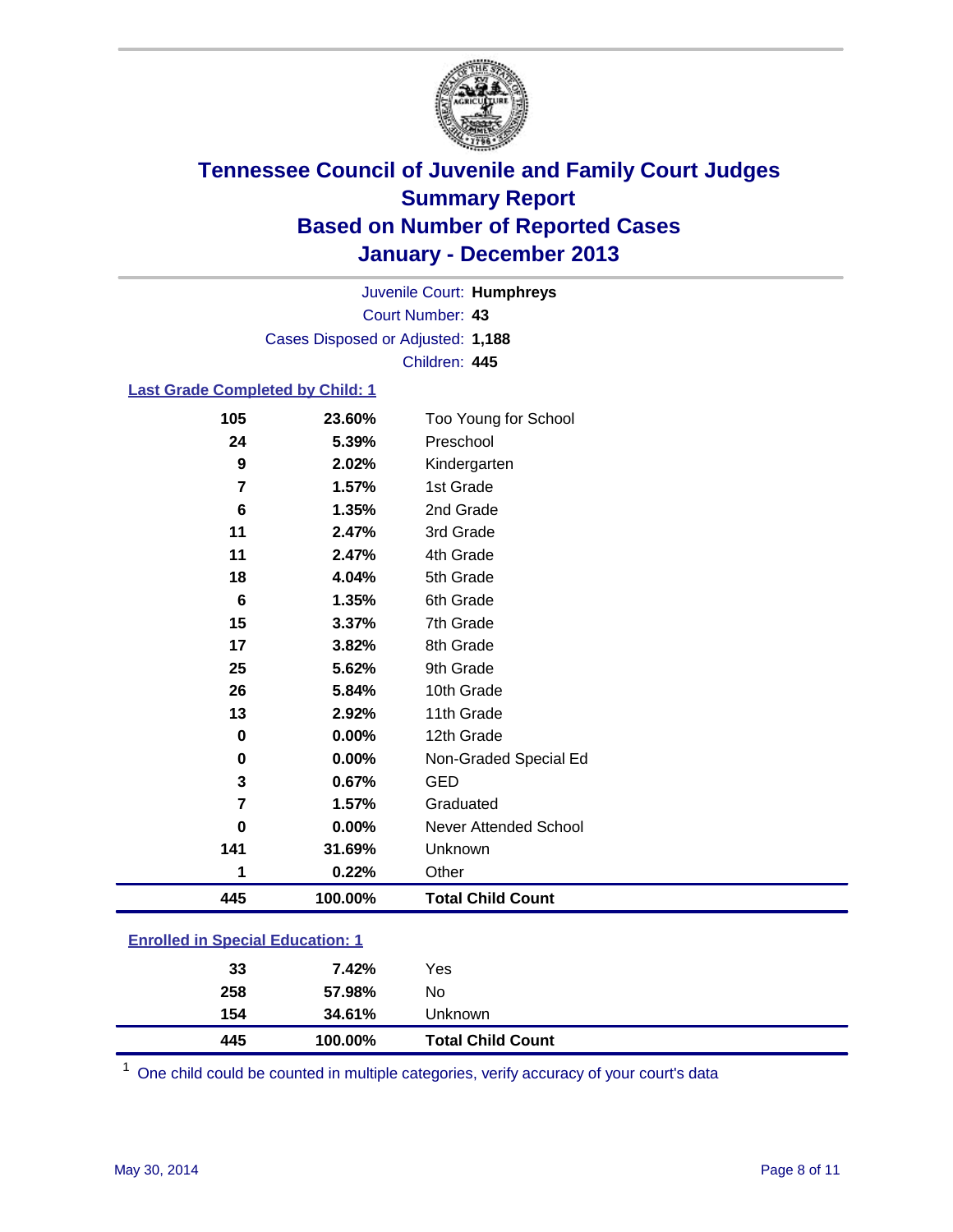

|                              | Juvenile Court: Humphreys         |                           |  |  |  |
|------------------------------|-----------------------------------|---------------------------|--|--|--|
|                              | Court Number: 43                  |                           |  |  |  |
|                              | Cases Disposed or Adjusted: 1,188 |                           |  |  |  |
|                              | Children: 445                     |                           |  |  |  |
| <b>Action Executed By: 1</b> |                                   |                           |  |  |  |
| 1,411                        | 99.93%                            | Judge                     |  |  |  |
| 1                            | 0.07%                             | Magistrate                |  |  |  |
| 0                            | $0.00\%$                          | <b>YSO</b>                |  |  |  |
| 0                            | $0.00\%$                          | Other                     |  |  |  |
| 0                            | $0.00\%$                          | Unknown                   |  |  |  |
| 1,412                        | 100.00%                           | <b>Total Action Count</b> |  |  |  |

### **Formal / Informal Actions: 1**

| 110              | 7.79%    | Dismissed                                        |
|------------------|----------|--------------------------------------------------|
| 58               | 4.11%    | Retired / Nolle Prosequi                         |
| 23               | 1.63%    | <b>Complaint Substantiated Delinquent</b>        |
| 56               | 3.97%    | <b>Complaint Substantiated Status Offender</b>   |
| 66               | 4.67%    | <b>Complaint Substantiated Dependent/Neglect</b> |
| $\boldsymbol{2}$ | 0.14%    | <b>Complaint Substantiated Abused</b>            |
| 0                | $0.00\%$ | <b>Complaint Substantiated Mentally III</b>      |
| 45               | 3.19%    | Informal Adjustment                              |
| 0                | $0.00\%$ | <b>Pretrial Diversion</b>                        |
| 0                | $0.00\%$ | <b>Transfer to Adult Court Hearing</b>           |
| 0                | $0.00\%$ | Charges Cleared by Transfer to Adult Court       |
| 992              | 70.25%   | Special Proceeding                               |
| 0                | $0.00\%$ | <b>Review Concluded</b>                          |
| 60               | 4.25%    | Case Held Open                                   |
| 0                | 0.00%    | Other                                            |
| 0                | $0.00\%$ | Unknown                                          |
| 1,412            | 100.00%  | <b>Total Action Count</b>                        |

<sup>1</sup> If different than number of Referral Reasons (1412), verify accuracy of your court's data.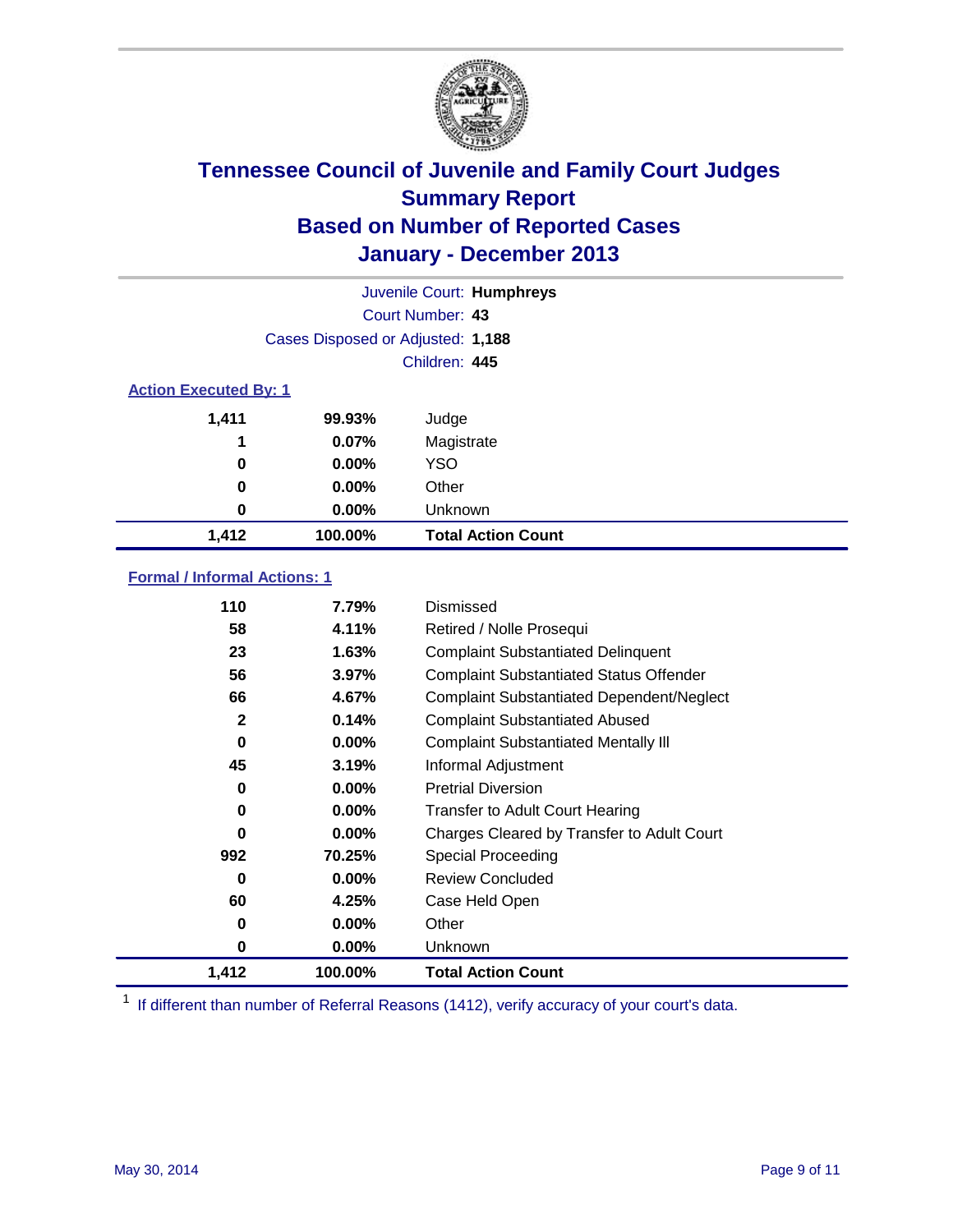

|                       |                                   | Juvenile Court: Humphreys                             |
|-----------------------|-----------------------------------|-------------------------------------------------------|
|                       |                                   | Court Number: 43                                      |
|                       | Cases Disposed or Adjusted: 1,188 |                                                       |
|                       |                                   | Children: 445                                         |
| <b>Case Outcomes:</b> |                                   | There can be multiple outcomes for one child or case. |
| 91                    | 3.97%                             | Case Dismissed                                        |
| 49                    | 2.14%                             | Case Retired or Nolle Prosequi                        |
| 440                   | 19.21%                            | Warned / Counseled                                    |
| 442                   | 19.30%                            | Held Open For Review                                  |
| 16                    | 0.70%                             | Supervision / Probation to Juvenile Court             |
| 0                     | 0.00%                             | <b>Probation to Parents</b>                           |
| 0                     | 0.00%                             | Referral to Another Entity for Supervision / Service  |
| 24                    | 1.05%                             | Referred for Mental Health Counseling                 |
| 10                    | 0.44%                             | Referred for Alcohol and Drug Counseling              |
| 0                     | 0.00%                             | Referred to Alternative School                        |
| 0                     | 0.00%                             | Referred to Private Child Agency                      |
| 12                    | 0.52%                             | Referred to Defensive Driving School                  |
| 0                     | 0.00%                             | Referred to Alcohol Safety School                     |
| 0                     | 0.00%                             | Referred to Juvenile Court Education-Based Program    |
| 7                     | 0.31%                             | Driver's License Held Informally                      |
| 0                     | 0.00%                             | <b>Voluntary Placement with DMHMR</b>                 |
| 0                     | 0.00%                             | <b>Private Mental Health Placement</b>                |
| 0                     | 0.00%                             | <b>Private MR Placement</b>                           |
| 0                     | 0.00%                             | Placement with City/County Agency/Facility            |
| 12                    | 0.52%                             | Placement with Relative / Other Individual            |
| 42                    | 1.83%                             | Fine                                                  |
| 20                    | 0.87%                             | <b>Public Service</b>                                 |
| 1                     | 0.04%                             | Restitution                                           |
| 0                     | 0.00%                             | <b>Runaway Returned</b>                               |
| 55                    | 2.40%                             | No Contact Order                                      |
| 87                    | 3.80%                             | Injunction Other than No Contact Order                |
| 1                     | 0.04%                             | <b>House Arrest</b>                                   |
| $\mathbf 2$           | 0.09%                             | <b>Court Defined Curfew</b>                           |
| 0                     | 0.00%                             | Dismissed from Informal Adjustment                    |
| 0                     | 0.00%                             | <b>Dismissed from Pretrial Diversion</b>              |
| 5                     | 0.22%                             | Released from Probation                               |
| 0                     | 0.00%                             | <b>Transferred to Adult Court</b>                     |
| 0                     | 0.00%                             | <b>DMHMR Involuntary Commitment</b>                   |